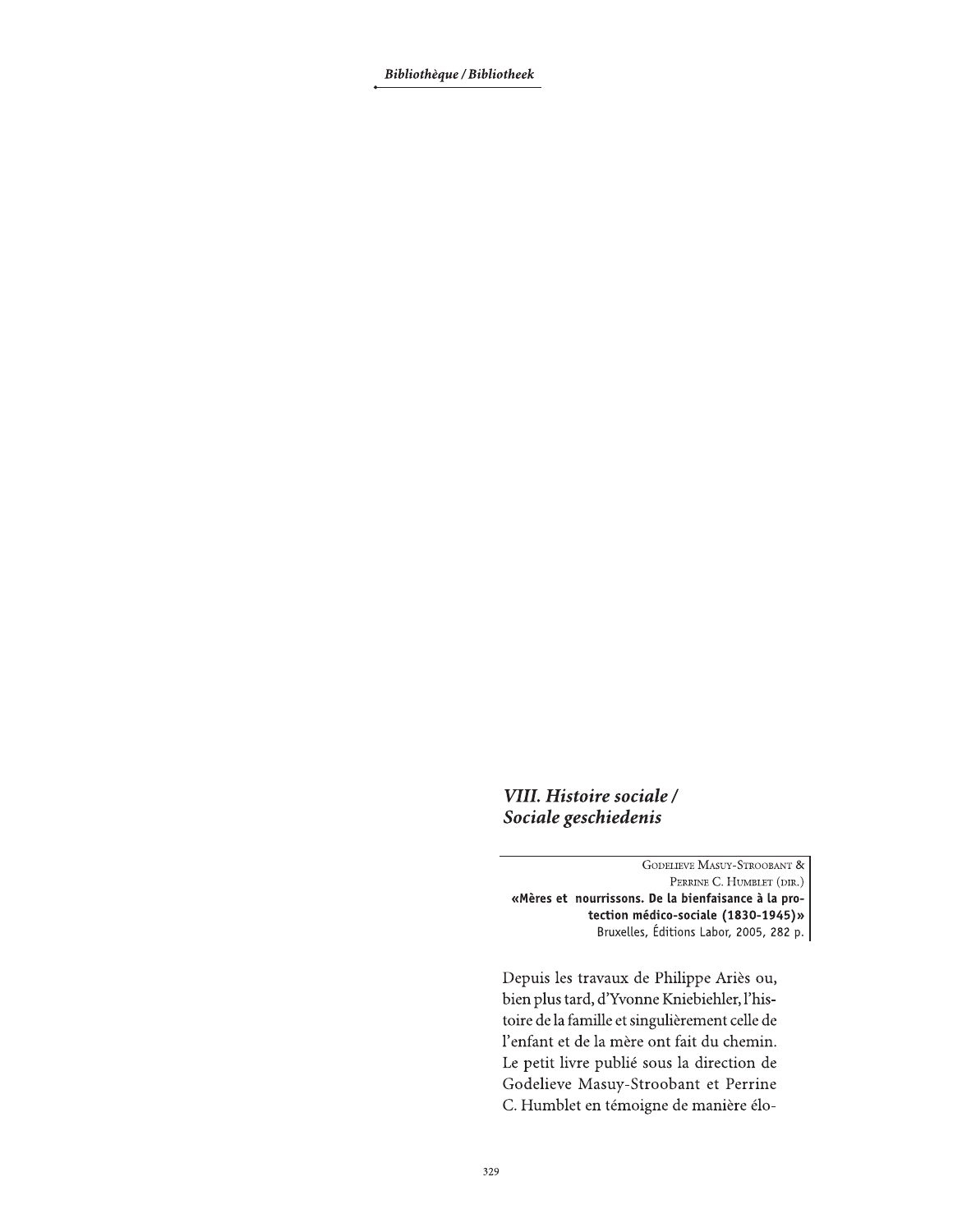quente. Après une introduction qui met en évidence l'importance des contextes, souligne les lignes de force d'une évolution et met en évidence en quoi l'histoire de la mère et de l'enfant renvoie à "bien d'autres histoires", le recueil nous propose une dizaine de contributions qui cernent progressivement et systématiquement, en une articulation à la fois chronologique, thématique et interdisciplinaire, son objet.

Marie-Sylvie Dupont-Bouchat introduit immédiatement à la réflexion par une contribution sur "Les origines de la protection de l'enfance en Belgique (1830-1914)". Elle y examine la définition même de l'enfant, selon l'âge ou le droit, notant les évolutions significatives. Elle traite ensuite des dangers que courent ces enfants, avant d'évoquer "la mobilisation de l'opinion publique" et ses conséquences conceptuelles, philanthropiques, et enfin publiques, soulignant à quel point le "modèle familial traditionnel et bourgeois" en sort renforcé.

La contribution d'Éliane Gubin et Valérie Piette aborde la question par un autre angle, celui des "Femmes et mères au travail 1830-1914", examinant la place du travail de la femme, l'évolution de la législation et des pratiques sociales en matière de maternité, et enfin les structures de prise en charge des nourrissons, aboutissant, par un chemin un peu différent, à une conclusion similaire : la prégnance de plus en plus forte d'une norme bourgeoise pour les rôles de chacun au sein de la famille.

Quatre contributions (Perrine C. Humblet, Godelieve Masuy-Stroobant, Hedwige Peemans-Poullet, France Huart) analysent ensuite des contextes particuliers, qui prennent tout leur sens au tournant des 19<sup>e</sup> et 20<sup>e</sup> siècles : la crèche, la maternité et les modalités d'accouchement, l'hôpital pour les tout-petits, et la force du mouvement associatif perçu par le biais des actions de la Société protectrice des enfants martyrs de Bruxelles. Chacune met en lumière les progrès de la lutte contre la mortalité des plus petits, l'institutionnalisation de l'action, les multiples canaux qu'elle emprunte et la polysémie qui la caractérise. En ce sens, comme le souligne Godelieve Masuy-Stroobant, le "choc de la guerre de 14-18" débouche sur une prise en charge de plus en plus médicale de la mère et de l'enfant, qui capitalise sur les avancées du dernier tiers du 19<sup>e</sup> siècle et débouche sur la mise en place de l'ONE.

Les discussions de l'Entre-deux-guerres sur le travail de la mère (Éliane Gubin et Valérie Piette) montrent bien comment sont perçus à l'époque les enjeux des évolutions enregistrées en matière familiale et sociale autant que démographique, de quelle manière s'impliquent les mouvements féminins des grands courants idéologiques, quelles solutions, qu'il s'agisse des allocations familiales ou du retour des industries à domicile, émergent, alors que la crise des années 30 ne simplifie rien. Et, parallèlement, l'analyse de l'action de l'ONE, de sa création à la fin de la Seconde guerre mondiale (Claudine Marissal), confirme à quel point le destin de la mère et celui de l'enfant sont liés, tandis que se renforce l'encadrement de cette période toujours fragile de la grossesse, de l'accouchement et de la petite enfance.

Confrontant les situations belges et françaises, Vincent Gourdon et Catherine Rollet assurent en quelque sorte la conclusion du recueil, soulignant les ressem